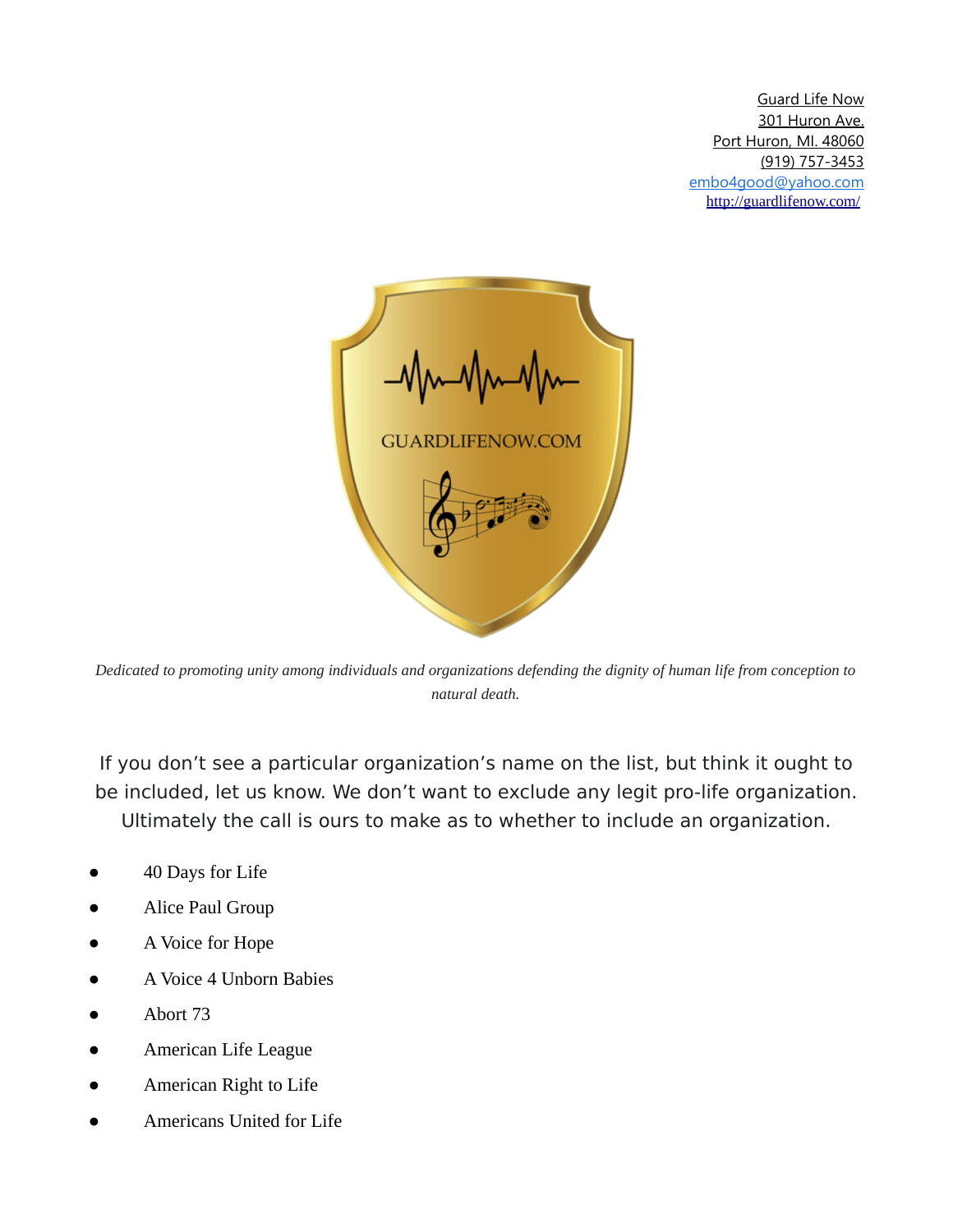- And Then There Were None
- Anti-Choice Project
- Bikers for Life
- Biking For Babies
- Bound4Life
- Brave Love
- Care Net
- Catholics United For Life
- Center for Bio-Ethical Reform
- Center for Medical Progress
- Center for Pregnancy Concerns
- Children of God for Life
- Choices4Life
- Choose Life Marketing
- ClinicQuotes
- Civil Rights for the Unborn
- **Consistent Life Network**
- Created Equal
- Crossroads Pro-Life
- Crusade for Life
- Crusaders For Life
- Day of Tears
- Disruptive Truth
- Elliot Institute
- Embrace Grace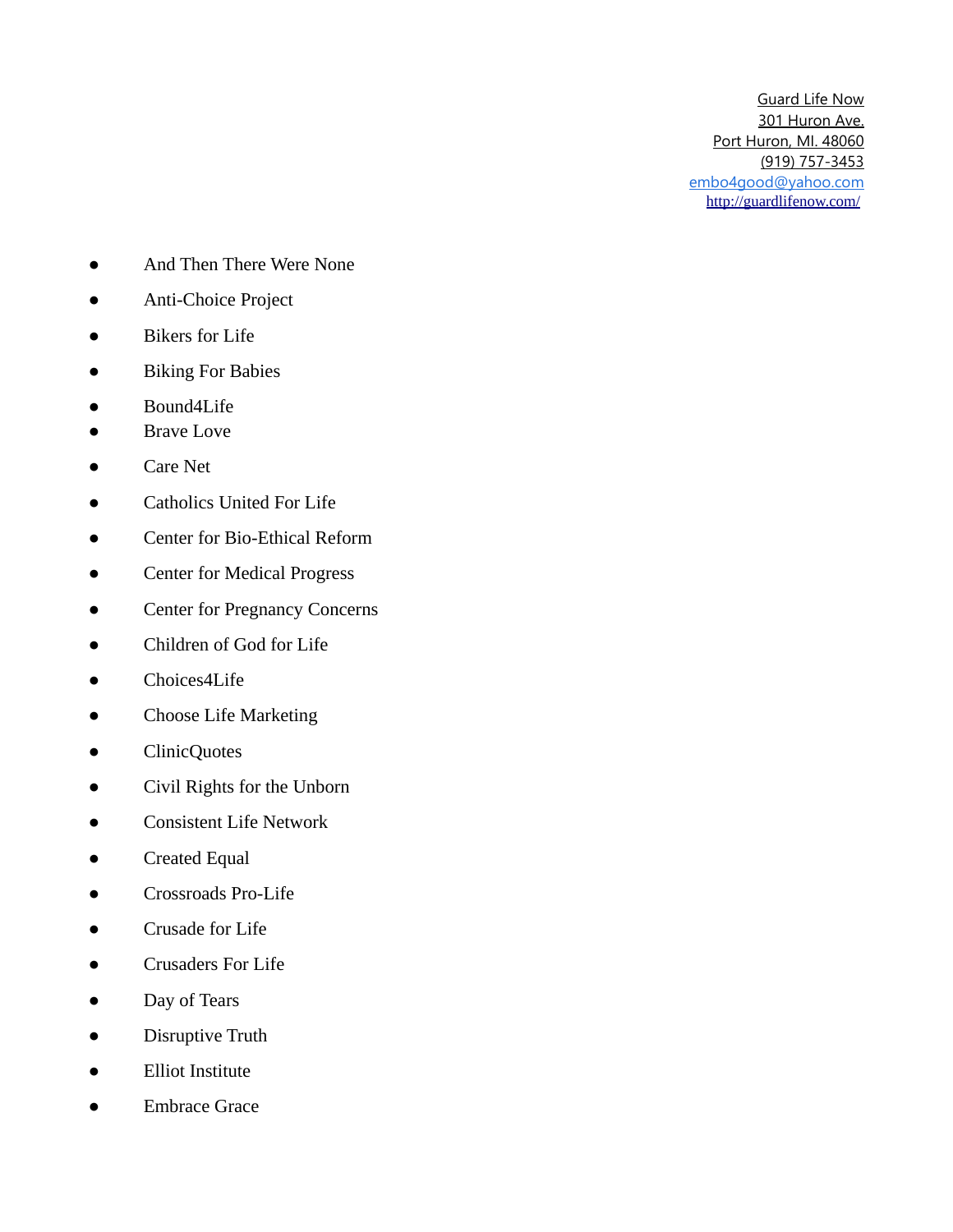- Embryo Defense
- Episcopalians 4 Life
- Equal Rights Institute
- Euthanasia Prevention Coalition
- Feminists for Life of America
- From the Median
- Guiding Star Project
- Heartbeat International
- Her Choice
- Hosea Initiative
- Human Coalition
- Human Defense Initiative
- Human Life Alliance
- Human Life International
- Human Life Review
- Life Dynamics
- Let Them Live
- Life Defenders
- Life Guardian Foundation
- Life International
- Life Matters Worldwide
- Life News
- Lifetree
- Life Legal Defense Foundation
- Life Muzic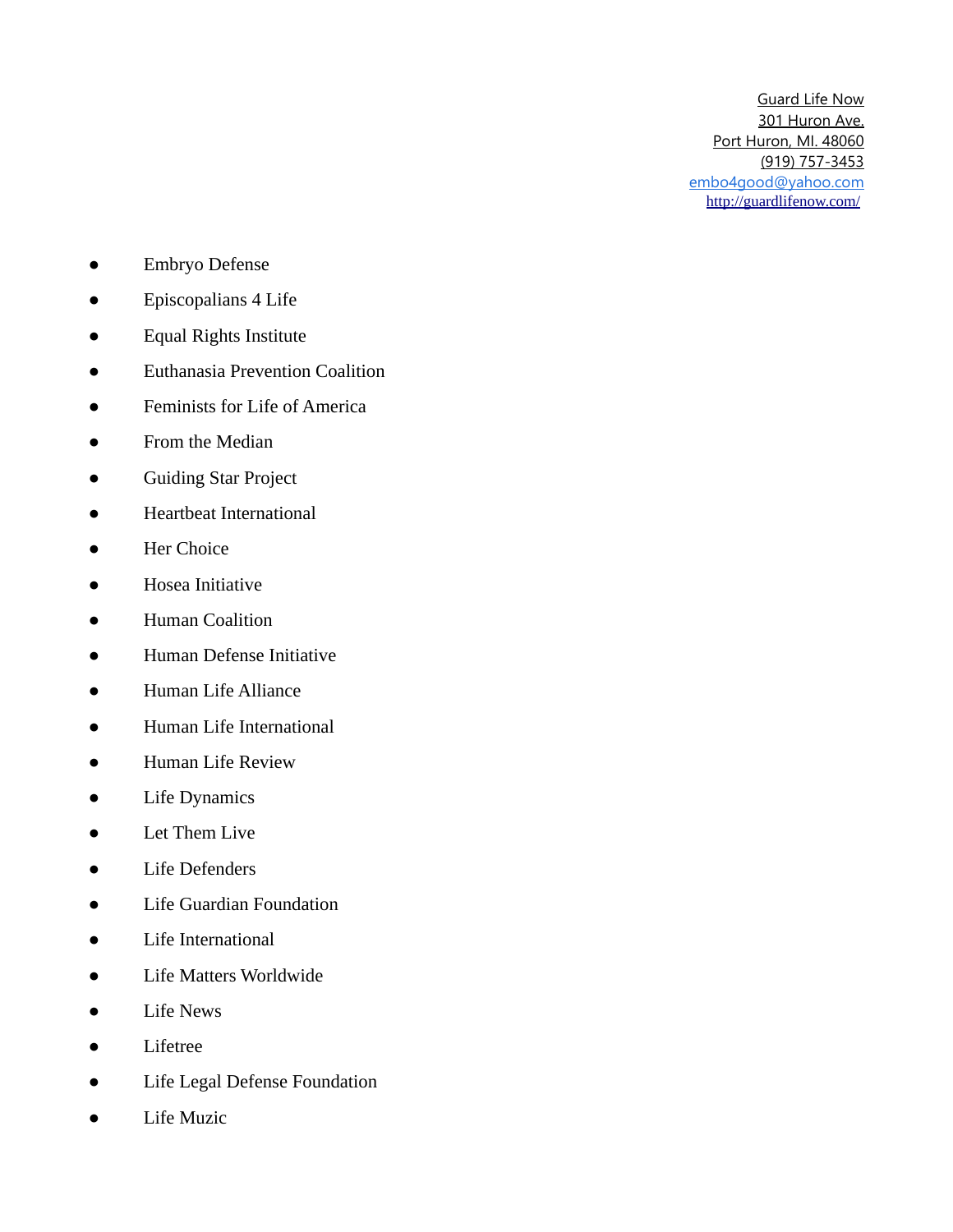- Life Perspectives
- Life Runners
- Live Action
- Lutherans for Life
- Love Will End Abortion
- Maafa 21
- March for Life Education and Defense Fund
- Mercy Missions
- **•** Merely Human Ministries
- Missionaries to the Preborn
- Mothers/Moms Against Abortion
- Nancy Valko
- National Association of Pro-life Nurses
- National Black ProLife Coalition
- National Catholic Bioethics Center
- National Institute of Family and Life Advocates
- National Life Center
- National Office of Post-Abortion Reconciliation and Healing
- National Pro-Life Alliance
- National Right to Life
- National Safe Haven Alliance
- New Wave Feminists
- Operation Outcry
- Operation Rescue
- Personhood Alliance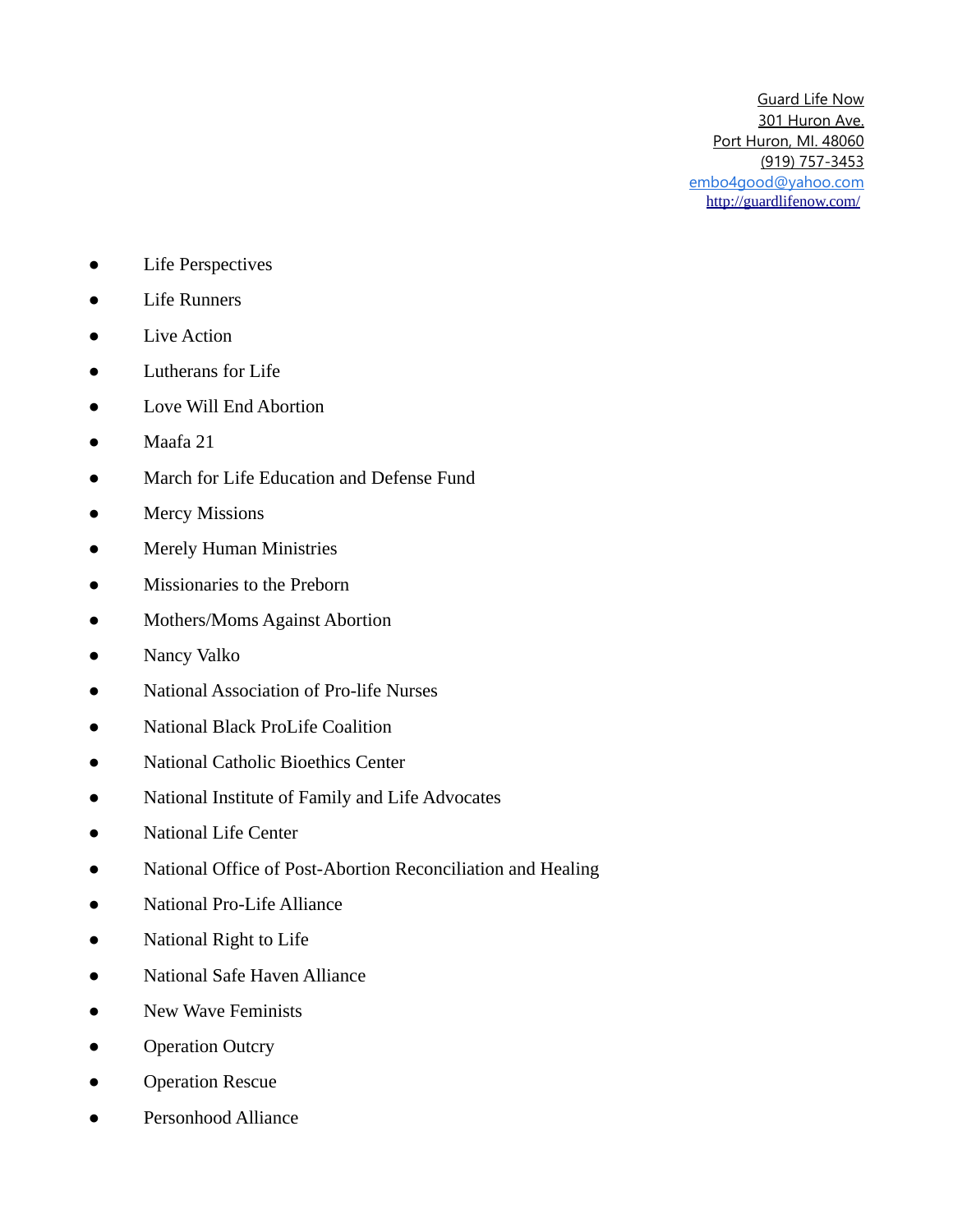- Population Research Institute
- Pre-Born!
- Pregnancy Center Truth
- Pregnancy Center Fundraising Academy
- Pregnancy Help News
- Prenatal Partners for Life
- Priests for Life
- Pro Life Man
- Pro Life Woman's Conference
- Prolife
- Prolife4allreligions
- Prolife OB/GYNS (AAPLOG)
- Pro-Life Action League
- Pro-Life Action Ministries
- Pro-Life America
- Pro-Life Warriors
- Pro Women's Healthcare Centers
- Rachel's Vineyard
- Rehumanize International
- Rock for Life
- Safe Haven Baby Boxes
- Sidewalk Advocates for Life
- Save the 1
- Save the Storks
- Save The Tiny Humans